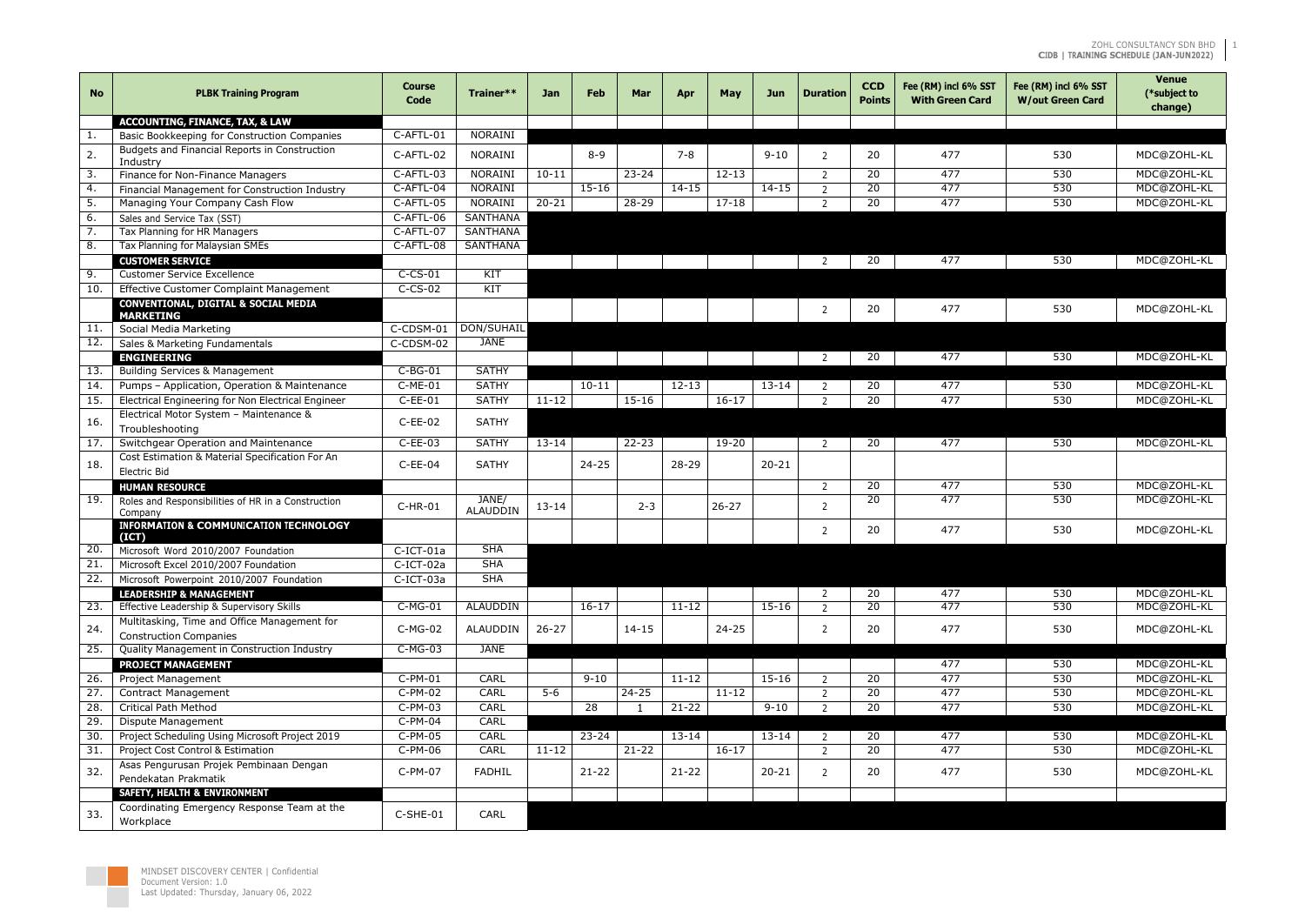ZOHL CONSULTANCY SDN BHD **CIDB | TRAINING SCHEDULE (JAN-JUN2022)**

| 530 | MDC@ZOHL-KL |
|-----|-------------|
|     |             |
| 530 | MDC@ZOHL-KL |
| 530 | MDC@ZOHL-KL |
|     |             |
|     |             |
|     |             |
|     |             |
| 530 | MDC@ZOHL-KL |
|     |             |
| 530 | MDC@ZOHL-KL |
|     |             |
| 530 | MDC@ZOHL-KL |
|     |             |

2

| 34.               | Occupational Safety & Health Act (OSHA) 1994       | C-SHE-02   | <b>SATHY</b>    | $21 - 22$ | $26 - 27$ |           | $22 - 23$ | 20 | 477 | 530 | MDC@ZOHL-KL |
|-------------------|----------------------------------------------------|------------|-----------------|-----------|-----------|-----------|-----------|----|-----|-----|-------------|
|                   | Awareness Program                                  |            |                 |           |           |           |           |    |     |     |             |
| 35.               | ISO 18000 Occupational Health and Safety Assurance | C-SHE-03   | CARL            |           |           |           |           |    |     |     |             |
|                   | System (OHSAS)                                     |            |                 |           |           |           |           |    |     |     |             |
| $\overline{36}$ . | Safety In The Workplace                            | C-SHE-04   | <b>SATHY</b>    | $27 - 28$ | $17 - 18$ | $23 - 24$ |           | 20 | 477 | 530 | MDC@ZOHL-KL |
| 37.               | Chemical Spill and Splash Handling                 | C-SHE-05   | CARL            | $7 - 8$   | $4 - 5$   |           | $9 - 10$  | 20 | 477 | 530 | MDC@ZOHL-KL |
| $\overline{38}$ . | Scheduled Waste Management                         | C-SHE-06   | <b>CARL</b>     |           |           |           |           |    |     |     |             |
| 39.               | Personal Protective Equipment                      | C-SHE-07   | IR AZIZI        |           |           |           |           |    |     |     |             |
| 40.               | Effective & Efficient Incident Reports             | C-SHE-08   | CARL            |           |           |           |           |    |     |     |             |
| 41.               | Earthing & Lightning Protection                    | C-SHE-09   | <b>SATHY</b>    |           |           |           |           |    |     |     |             |
| 42.               | Electrical Safety at the Workplace                 | $C-SHE-10$ | <b>SATHY</b>    |           |           |           |           |    |     |     |             |
|                   | SUPPLY CHAIN MANAGEMENT                            |            |                 |           |           |           |           |    |     |     |             |
| 43.               | Kursus Pengurusan Tender & Sebut Harga             | C-SCM-01   | CARL            | $14 - 15$ | $5-6$     |           | 28-29     | 20 | 477 | 530 | MDC@ZOHL-KL |
| 44.               | Kuasai Perolehan Kerajaan - Tender Melalui         | C-SCM-02   | AIDA            |           |           |           |           |    |     |     |             |
|                   | ePerolehan                                         |            |                 |           |           |           |           |    |     |     |             |
|                   | <b>SOFTSKILLS</b>                                  |            |                 |           |           |           |           | 20 | 477 | 530 | MDC@ZOHL-KL |
| 45.               | Basic English at the Workplace                     | $C-SS-01$  | KIT             |           |           |           |           |    |     |     |             |
| 46.               | Bengkel Ke Arah Kesetiausahaan Cemerlang           | $C-SS-02$  | JANE            |           |           |           |           |    |     |     |             |
| 47.               | Kursus Pengurusan Dokumen & Rekod Syarikat         | $C-SS-03$  | ALAUDDIN        | $21 - 22$ | $28 - 29$ |           | $23 - 24$ | 20 | 477 | 530 | MDC@ZOHL-KL |
|                   | Pembinaan                                          |            |                 |           |           |           |           |    |     |     |             |
| 48.               | Bengkel Pembangunan Pembantu Tadbir &              | $C-SS-04$  | <b>ALAUDDIN</b> |           |           |           |           |    |     |     |             |
|                   | Kumpulan Sokongan                                  |            |                 |           |           |           |           |    |     |     |             |
| 49.               | Bengkel Pengurusan Mesyuarat secara Efektif        | $C-SS-05$  | ALAUDDIN        |           |           |           |           |    |     |     |             |